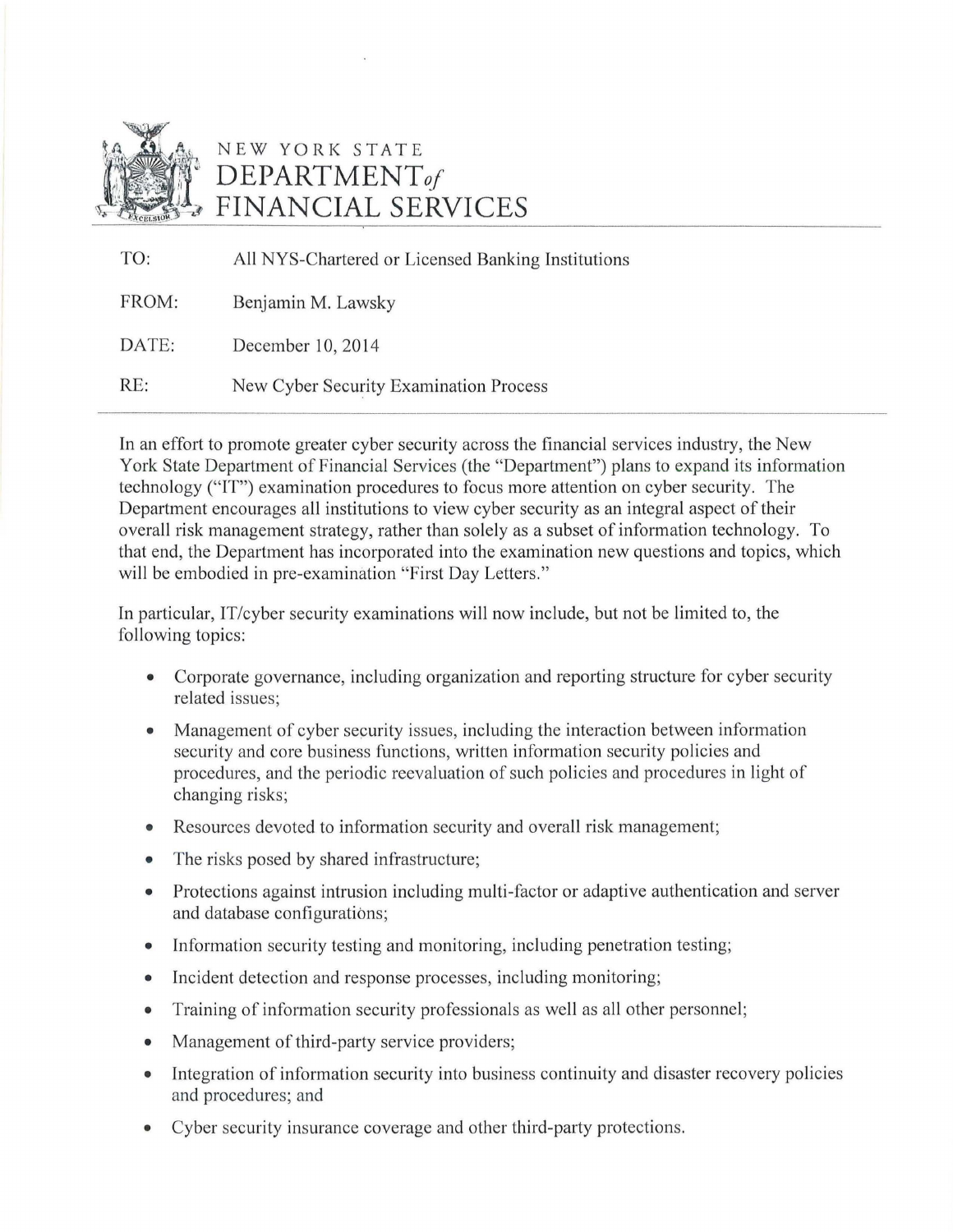As is standard with both safety and soundness and targeted examinations, each institution may receive a tailored First Day Letter at the time that the institution is actually scheduled for examination.

In addition to the revised First Day Letter, the Department is updating its examination process, including the procedure for assessing and scheduling IT/cyber security examinations. Going forward, the Department will schedule IT/cyber security examinations following the comprehensive risk assessment of each institution. To aid in that assessment, the Department will be seeking, by separate request, responses to the following questions:

- 1. Provide the CV and job description of the current Chief Information Security Officer or the individual otherwise responsible for information security, describe that individual's information security training and experience, and identify all reporting lines for that individual, including all committees and managers. In addition, provide an organization chart for your institution's IT and information security functions.
- 2. Describe the extent to which your institution maintains information security policies and procedures designed to address the information security goals of confidentiality, integrity, and availability. Provide copies of all such information security policies.
- 3. Describe how data classification is integrated into information risk management policies and procedures.
- 4. Describe your institution's vulnerability management program as applicable to servers, endpoints, mobile devices, network devices, systems, and applications.
- 5. Describe the organization's patch management program including how updates, patches, and fixes are obtained and disseminated, whether processes are manual or automated, and how often they occur.
- 6. Describe identity and access management systems employed by the organization for both internal and external users, including all administrative, logical, and physical controls and whether such controls are preventive, detective, or corrective in nature.
- 7. Identify and describe the current use of multi-factor authentication for any systems or applications.
- 8. Describe your institution's due diligence process regarding information security practices that is used in vetting, selecting, and monitoring third-party service providers.
- 9. Describe all application development standards utilized by the organization, including the use of a secure software development life cycle, and the extent to which security and privacy requirements are assessed and incorporated into the initial phases of the application development process.